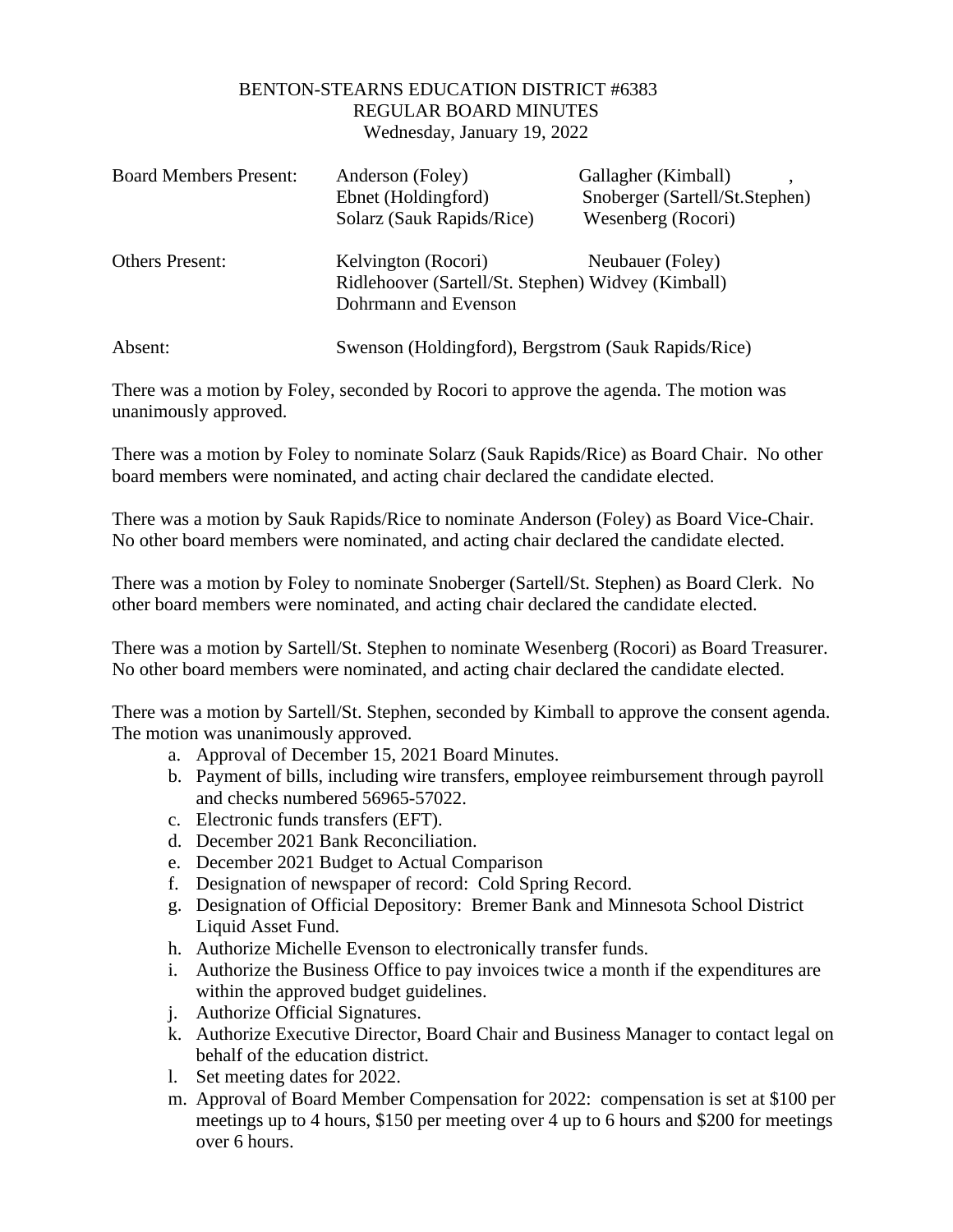- n. Approval of hire, James Frie, Paraprofessional, \$15.42/hr, effective December 13, 2021.
- o. Approval of hire, Tracy Scharfbillig, Temporary Occupational Therapist, MA Step 8, effective January 3, 2022 to June 30, 2022.
- p. Approval of resignation, Heather Waldorf, Paraprofessional, effective December 8, 2021.
- q. Approval of resignation, Kim Sandstrom, Secretary, effective January 31, 2022.
- r. Approval of lane change request, John Muhlenpoh, from BA Step 15 to BA Step 45, effective February 15, 2022.
- s. Approval of lane change request, Holly Spicer, from BA Step 30 to BA Step 45, effective February 15, 2022.
- t. Approval of resignation due to retirement following 30 years of service, Leo Pusateri, School Psychologist, September 30, 2022.

There was a motion by Sartell/St. Stephen, seconded by Rocori to set 2022 Board Committees and Appoint Membership for Personnel/Negotiation and Meet and Confer. Board membership for 2021 Personnel/Negotiation Committee will be: Solarz (Sauk Rapids/Rice), Gallagher (Kimball), Ebnet (Holdingford) and Superintendent representative Neubauer (Foley). Board membership for Meet & Confer Committee will be: Wesenberg (ROCORI), Snoberger (Sartell/St. Stephen) and Superintendent representative Swenson (Holdingford). The motion was unanimously approved.

There was a motion by Sartell/St. Stephen, seconded by Foley to approve the adjustments to the Substitute Teacher Procedures which increases substitute pay from \$120/day to \$130/day. The motion was unanimously approved.

There was a motion by Sartell/St. Stephen, seconded by Rocori to approve the hiring of two paraprofessionals for the Grafton Educational Program. The motion was unanimously approved.

There was a motion by Foley, seconded by Kimball to approve the hiring of an hourly Spanish Interpreter to support educational programs and services. The motion was unanimously approved.

A review of the 2020-2021 Tuition Billing Revenue Summary was presented by Michelle Evenson, Business Manager.

There was a motion by Kimball, seconded by Sartell/St. Stephen to approve the distribution of the 2020-2021 General Education Rebate of \$345,313.72 to our member districts. The motion was unanimously approved.

There was a motion by Sartell/St. Stephen, seconded by Foley to approve the 2022 Pay Equity Report. The motion was unanimously approved.

There was a motion by Sartell/St. Stephen, seconded by Rocori to approve the proposed 2021- 2022 School Calendar for the Grafton School. The motion was unanimously approved.

Executive Director and Assistant Director Report

- a. Level IV Monthly Service Update-Erin
- b. Early Intervention Monthly Service Update-Erin